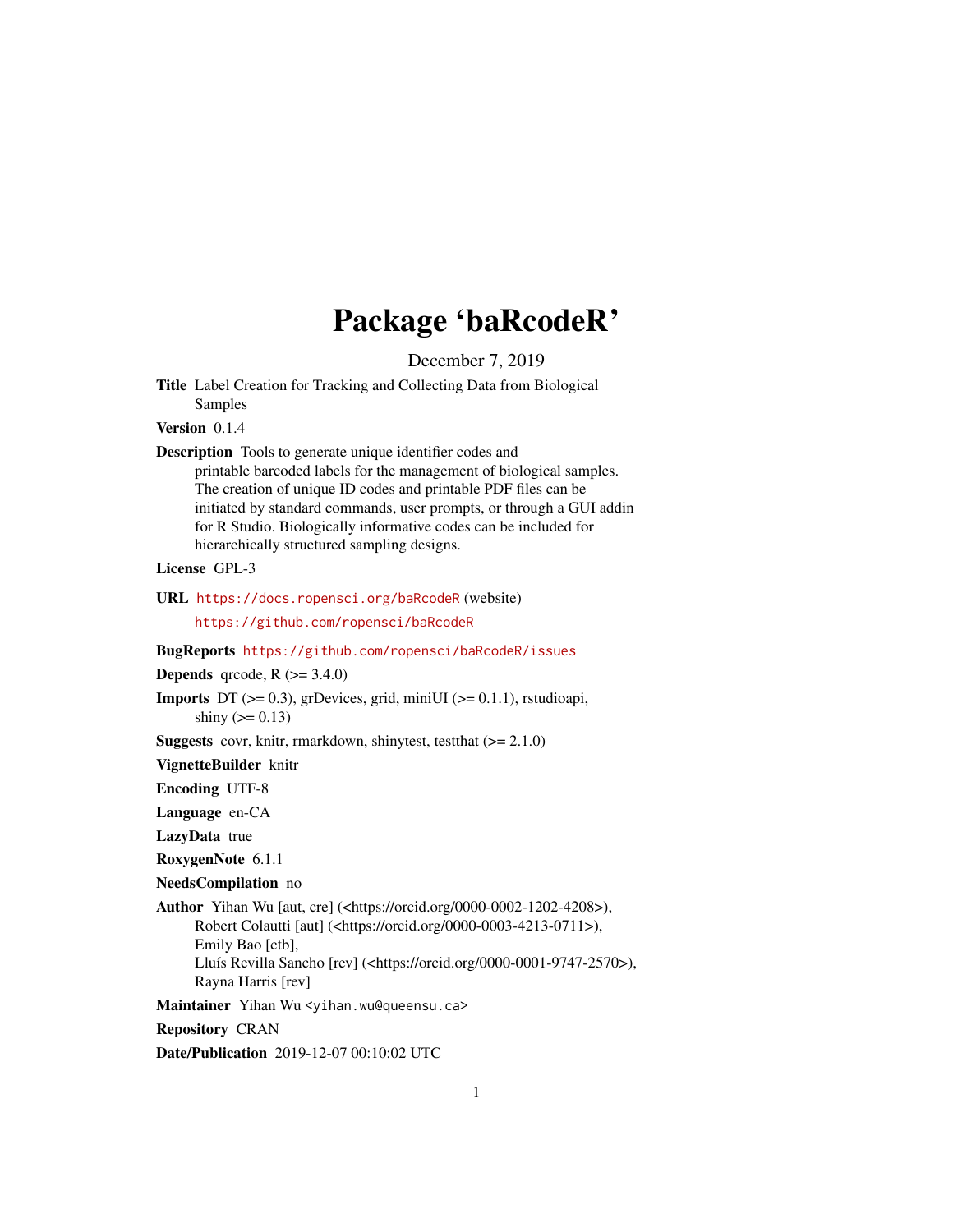### <span id="page-1-0"></span>R topics documented:

| Index |  |
|-------|--|

cheatsheet *baRcodeR Cheatsheet*

#### Description

This addin links to a downloadable PDF version of the baRcodeR cheatsheet.

#### Usage

cheatsheet()

#### Value

Opens webpage of PDF

#### Examples

```
if(interactive()){
baRcodeR::cheatsheet()
}
```
<span id="page-1-1"></span>create\_PDF *Make barcodes and print labels*

#### Description

Input vector or data.frame of ID codes to produce a PDF of QR codes which can be printed. This is a wrapper function for [custom\\_create\\_PDF](#page-3-1). See details of [custom\\_create\\_PDF](#page-3-1) on how to format text labels if needed.

#### Usage

```
create_PDF(user = FALSE, Labels = NULL, name = "LabelsOut",
  type = "matrix", Error = "H", Fsz = 12, ...
```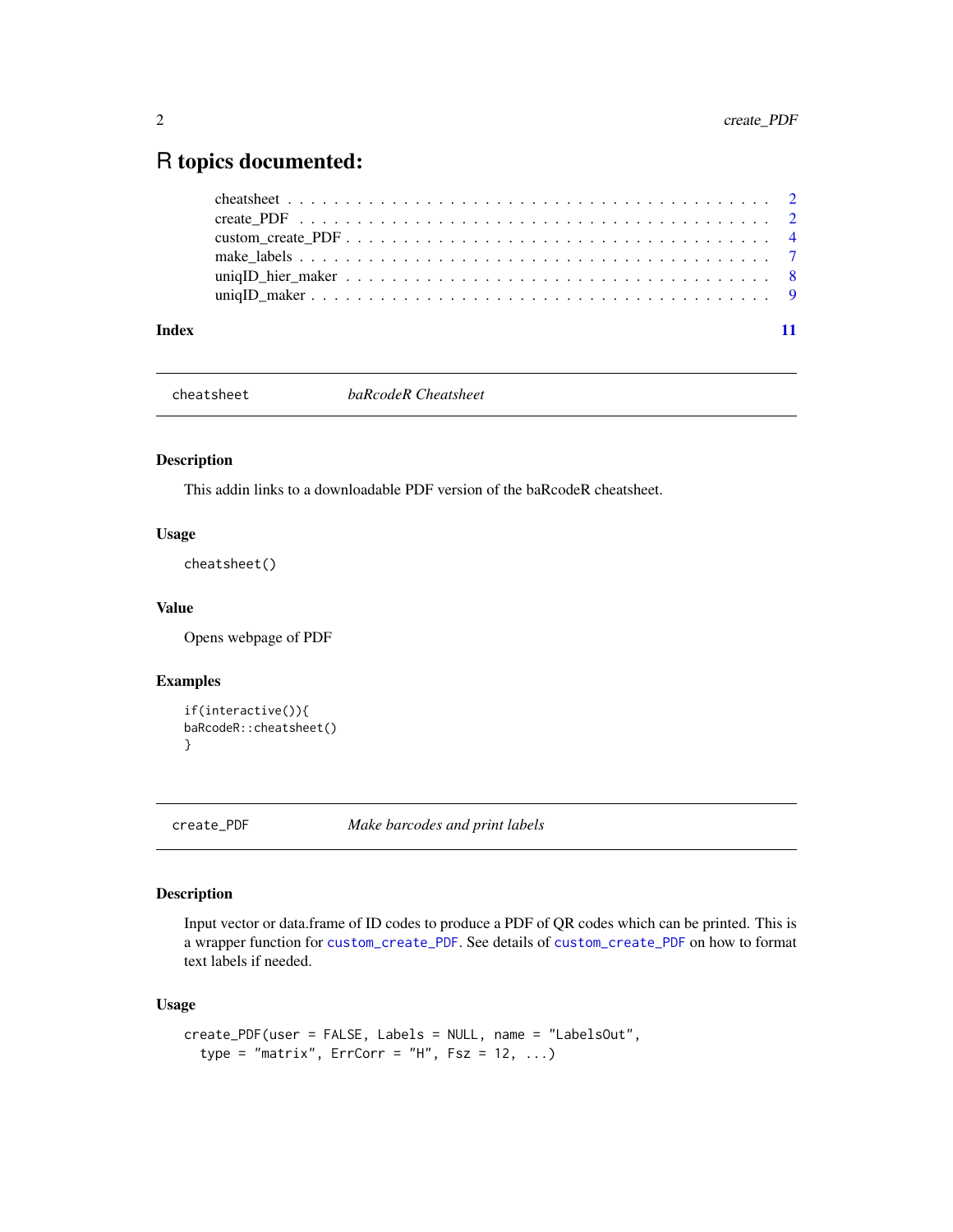#### <span id="page-2-0"></span>create\_PDF 3

#### Arguments

| user    | logical. Run function using interactive mode (prompts user for parameter val-<br>ues) Default is FALSE                                                                                                                                                             |
|---------|--------------------------------------------------------------------------------------------------------------------------------------------------------------------------------------------------------------------------------------------------------------------|
| Labels  | vector or data frame object containing label names (i.e. unique ID codes) with<br>either UTF-8 or ASCII encoding.                                                                                                                                                  |
| name    | character. Name of the PDF output file. Default is "LabelsOut". A file named<br>name, pdf will be saved to the working directory by default. Use "dirname/name"<br>to produce a file called name. pdf in the dirname directory.                                    |
| type    | character. Choice of "linear" code 128 or "matrix" QR code labels. Default<br>is "matrix".                                                                                                                                                                         |
| ErrCorr | error correction value for matrix labels only. Level of damage from low to high:<br>"L", "M", "Q", "H". Default is "H". See details for explanation of values.                                                                                                     |
| Fsz     | numerical. Sets font size in points. Longer ID codes may be shrunk to fit if<br>truncation is not used for matrix labels. Default font size is 5. ID codes are<br>also shrunk automatically to fit on the label if actual size is bigger than label<br>dimensions. |
| .       | advanced arguments to modify the PDF layout. See custom_create_PDF for<br>arguments. The advanced options can be accessed interactively with user =<br>TRUE and then entering TRUE when prompted to modify advanced options.                                       |

#### Details

The default PDF setup is for ULINE 1.75" \* 0.5" WEATHER RESISTANT LABEL for laser printer; item # S-19297 (uline.ca). The page format can be modified using the ... (advanced arguments) for other label types.

#### Value

a PDF file containing QR-coded labels, saved to the default directory.

#### See Also

[custom\\_create\\_PDF](#page-3-1)

```
## data frame
example_vector <- as.data.frame(c("ao1", "a02", "a03"))
## Not run:
## run with default options
## pdf file will be "example.pdf" saved into a temp directory
temp_file <- tempfile()
create_PDF(Labels = example_vector, name = temp_file)
## view example output from temp folder
```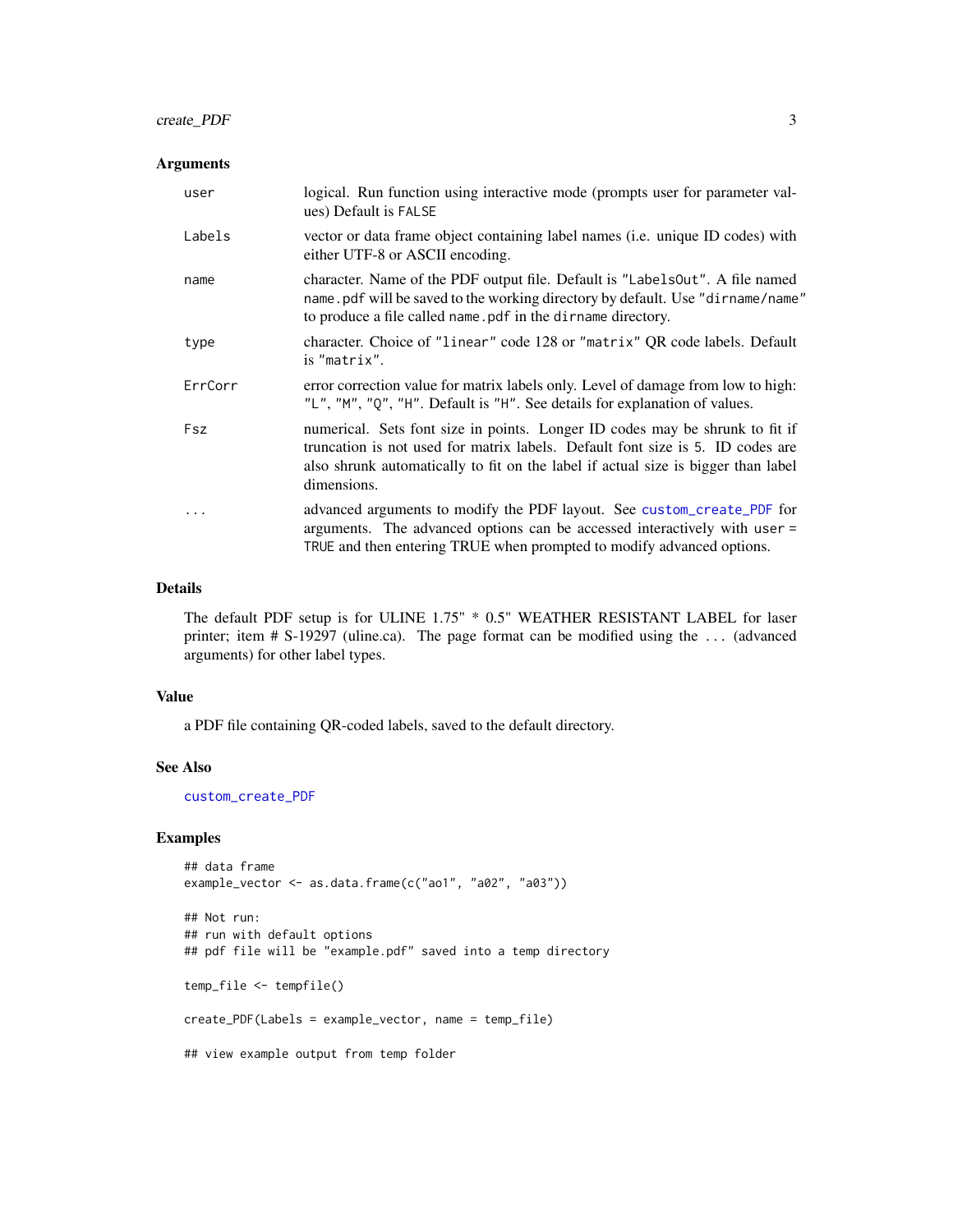```
system2("open", paste0(temp_file, ".pdf"))
## End(Not run)
## run interactively. Overrides default pdf options
if(interactive()){
   create_PDF(user = TRUE, Labels = example_vector)
}
## Not run:
## run using a data frame, automatically choosing the "label" column
example_df <- data.frame("level1" = c("a1", "a2"), "label" = c("a1-b1",
"a1-b2"), "level2" = c("b1", "b1"))
create_PDF(user = FALSE, Labels = example_df, name = file.path(tempdir(), "example_2"))
## End(Not run)
## Not run:
## run using an unnamed data frame
example_df <- data.frame(c("a1", "a2"), c("a1-b1", "a1-b2"), c("b1", "b1"))
## specify column from data frame
create_PDF(user = FALSE, Labels = example_df[,2], name = file.path(tempdir(), "example_3"))
## End(Not run)
## Not run:
## create linear (code128) label rather than matrix (2D/QR) labels
example_df <- data.frame(c("a1", "a2"), c("a1-b1", "a1-b2"), c("b1", "b1"))
## specify column from data frame
create_PDF(user = FALSE, Labels = example_df, name = file.path(tempdir(),
"example_4", type = "linear"))
## End(Not run)
```
<span id="page-3-1"></span>custom\_create\_PDF *Make barcodes and print labels*

#### Description

Input a vector or data frame of ID codes to produce a PDF of barcode labels that can then be printed. The PDF setup is for the ULINE 1.75" \* 0.5" WEATHER RESISTANT LABEL for laser printer; item # S-19297 (uline.ca). See details for how to format text labels properly.

#### Usage

```
custom_create_PDF(user = FALSE, Labels = NULL, name = "LabelsOut",
  type = "matrix", Error = "H", Fsz = 12, Across = TRUE,ERows = \theta, ECols = \theta, trunc = TRUE, numrow = 2\theta, numcol = 4,
  page_width = 8.5, page_height = 11, width_margin = 0.25,
  height_margin = 0.5, label_width = NA, label_height = NA,
  x_space = 0, y_space = 0.5)
```
<span id="page-3-0"></span>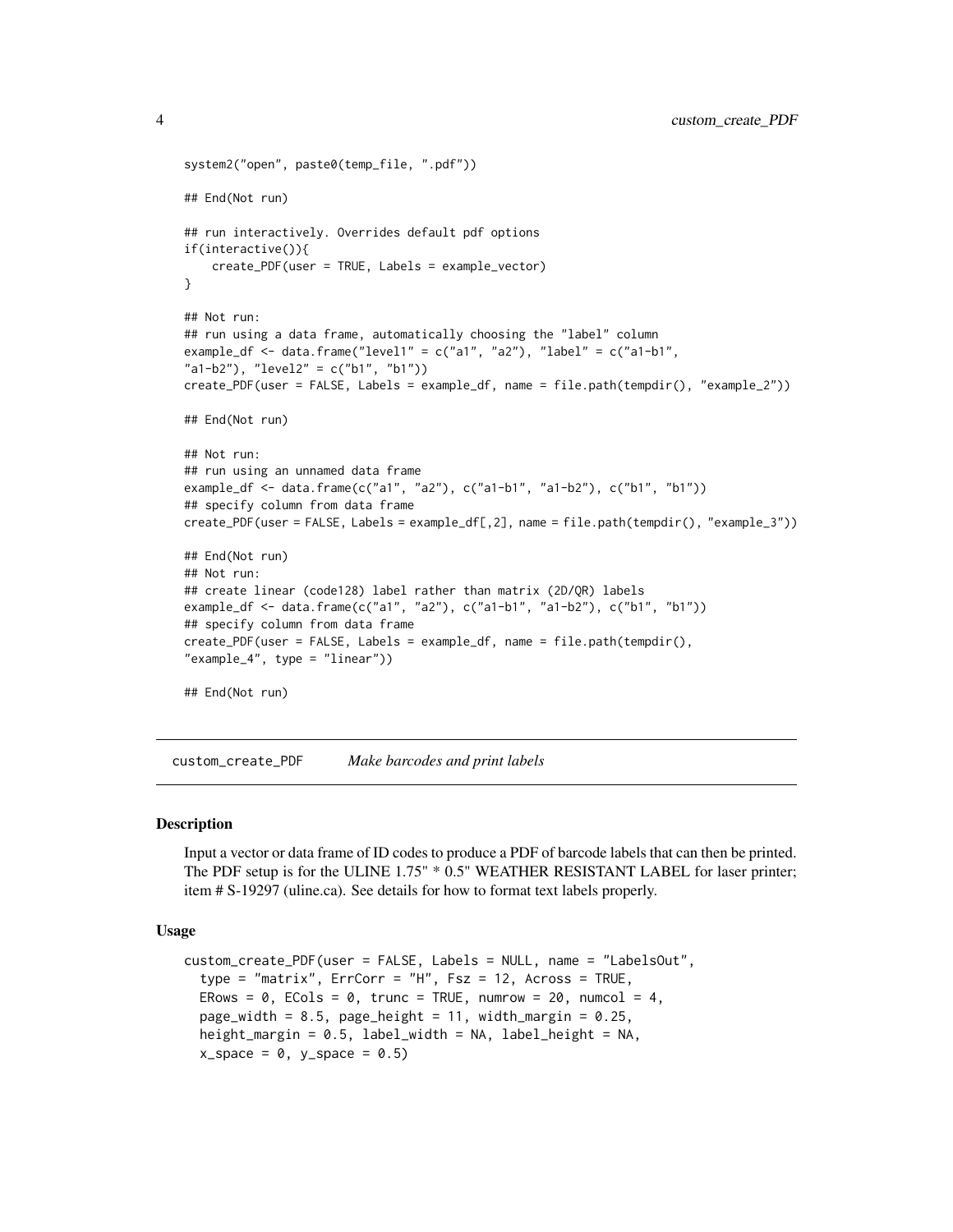qrcode\_make(Labels, ErrCorr)

code\_128\_make(Labels)

#### Arguments

| user          | logical. Run function using interactive mode (prompts user for parameter val-<br>ues) Default is FALSE                                                                                                                                                             |
|---------------|--------------------------------------------------------------------------------------------------------------------------------------------------------------------------------------------------------------------------------------------------------------------|
| Labels        | vector or data frame object containing label names (i.e. unique ID codes) with<br>either UTF-8 or ASCII encoding.                                                                                                                                                  |
| name          | character. Name of the PDF output file. Default is "LabelsOut". A file named<br>name.pdf will be saved to the working directory by default. Use "dirname/name"<br>to produce a file called name.pdf in the dirname directory.                                      |
| type          | character. Choice of "linear" code 128 or "matrix" QR code labels. Default<br>is "matrix".                                                                                                                                                                         |
| ErrCorr       | error correction value for matrix labels only. Level of damage from low to high:<br>"L", "M", "Q", "H". Default is "H". See details for explanation of values.                                                                                                     |
| Fsz           | numerical. Sets font size in points. Longer ID codes may be shrunk to fit if<br>truncation is not used for matrix labels. Default font size is 5. ID codes are<br>also shrunk automatically to fit on the label if actual size is bigger than label<br>dimensions. |
| Across        | logical. When TRUE, print labels across rows, left to right. When FALSE, print<br>labels down columns, top to bottom. Default is TRUE.                                                                                                                             |
| <b>ERows</b>  | number of rows to skip. Default is 0. Example: setting ERows to 6 will begin<br>printing at row 7. ERows and ECols are useful for printing on partially-used<br>label sheets.                                                                                      |
| ECols         | number of columns to skip. Default is 0. Example: setting ECols to 2 will put<br>the first label at column 3. ERows and ECols are useful for printing on partially-<br>used label sheets.                                                                          |
| trunc         | logical. Text is broken into multiple lines for longer ID codes, to prevent printing<br>off of the label area. Default is TRUE. If trunc = FALSE, and text is larger than<br>the physical label, the text will be shrunk down automatically.                       |
| numrow        | numerical. Number of rows per page. Default is 20.                                                                                                                                                                                                                 |
| numcol        | numerical. Number of columns per page. Default is 4.                                                                                                                                                                                                               |
| page_width    | numerical. Width of page (in inches). Default is set to 8.5.                                                                                                                                                                                                       |
| page_height   | numerical. Height of page (in inches). Default is set to 11.                                                                                                                                                                                                       |
| width_margin  | numerical. The width margin of the page (in inches). Default is 0.25.                                                                                                                                                                                              |
| height_margin | numerical. The height margin of the page (in inches). Default is 0.5.                                                                                                                                                                                              |
| label_width   | numerical. The width of label (in inches). Will be calculated as (page_width<br>-2 * width_margin)/numcol if label_width is set as NULL.                                                                                                                           |
| label_height  | numerical. The height of the label (in inches). Will be calculated as (page_height<br>-2 * height_margin)/numrow if label_height is set as NULL.                                                                                                                   |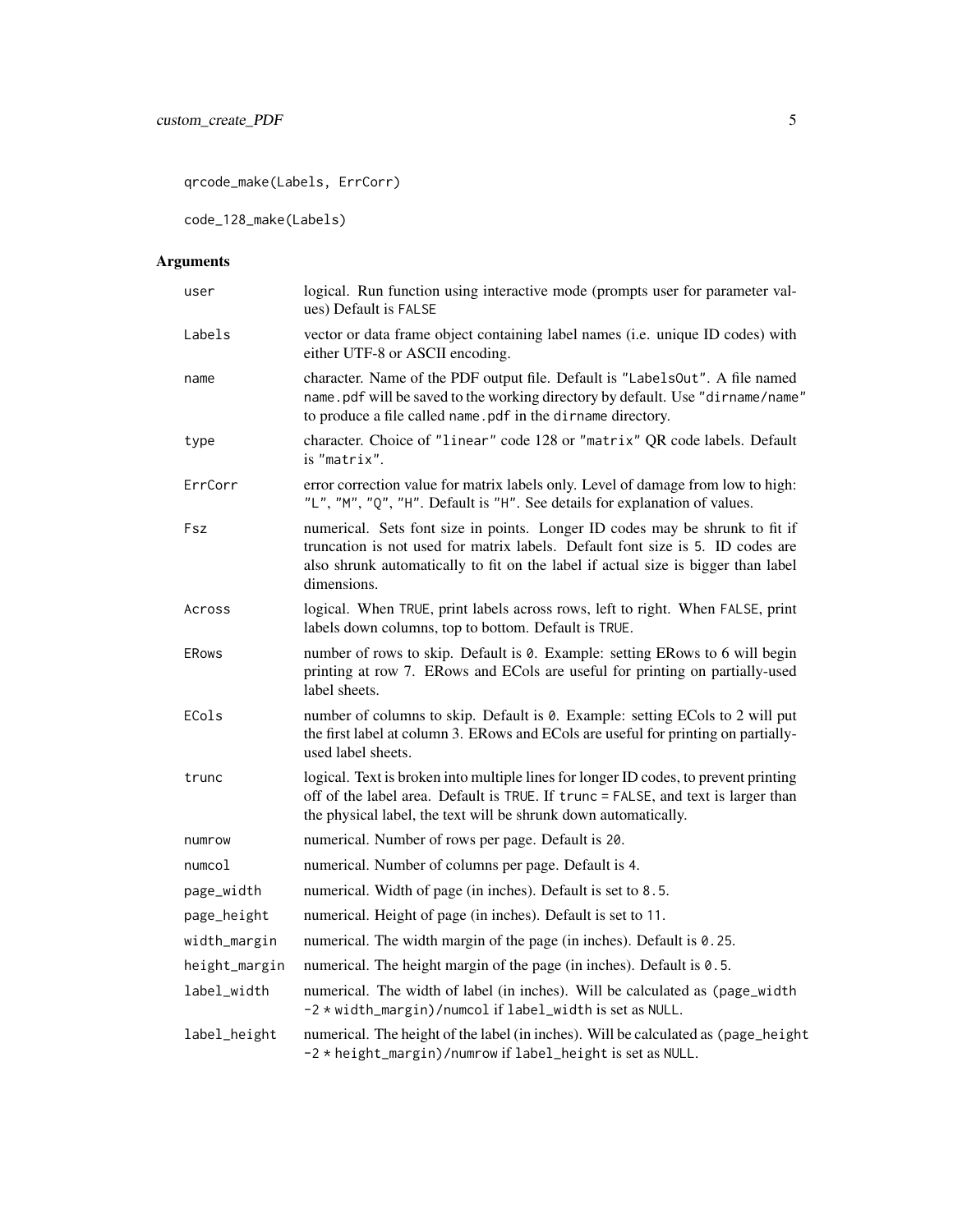<span id="page-5-0"></span>

| $x$ _space | numerical. A value between $\theta$ and 1. This sets the distance between the QR |
|------------|----------------------------------------------------------------------------------|
|            | code and text of each label. Only applies when type $=$ "matrix". Default is 0.  |
| $V$ _space | numerical. The height position of the text on the physical label as a proportion |
|            | of the label height. Only applies when type = "matrix". A value between $\theta$ |
|            | and 1. Default is $0.5$ .                                                        |

#### Details

qrcode\_make is the helper function for generating a QR code matrix. code\_128\_make is the helper function for generating a linear barcode according to code 128 set B. custom\_create\_PDF is the main function which sets page layout, and creates the PDF file.

Correction levels for QR codes refer to the level of damage a label can tolerate before the label become unreadable by a scanner (L = Low (7%), M = Medium (15%), Q = Quantile (25%), H = High (30%)). So a label with L correction can lose up to at most 7 while a H label can lose up to 30 can be printed at smaller sizes compared to H codes.

The escape characters  $\n\times$  and  $\simeq$  (and the hex equivalents  $\times$ 0A and  $\times$ 20 can be used to format text labels. Tab character \t (\x09) does not work for QR codes and should be replaced by a number of space characters. See the package vignette for examples.

If ECol or ERow is greater than numcol and numrow, the labels will be printed starting on the second page.

#### Value

a PDF file containing QR-coded labels, saved to the default directory.

#### See Also

#### [create\\_PDF](#page-1-1)

```
## this is the same examples used with create_PDF
## data frame
example_vector <- as.data.frame(c("ao1", "a02", "a03"))
## Not run:
## run with default options
## pdf file will be "example.pdf" saved into a temp directory
temp_file <- tempfile()
custom_create_PDF(Labels = example_vector, name = temp_file)
## view example output from temp folder
system2("open", paste0(temp_file, ".pdf"))
## End(Not run)
## run interactively. Overrides default pdf options
```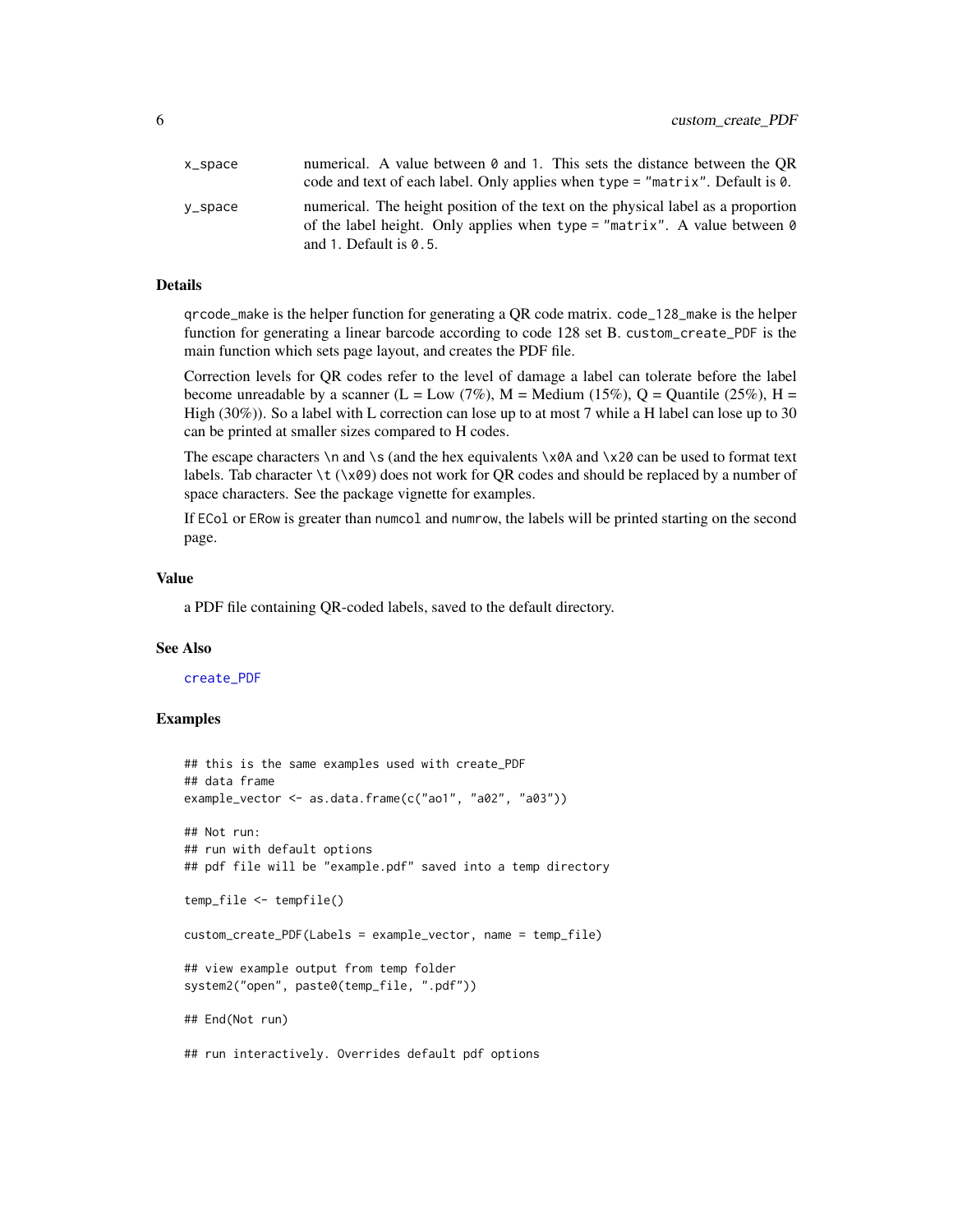```
if(interactive()){
    custom_create_PDF(user = TRUE, Labels = example_vector)
}
## Not run:
## run using a data frame, automatically choosing the "label" column
example_df <- data.frame("level1" = c("a1", "a2"), "label" = c("a1-b1","a1-b2"), "level2" = c("b1", "b1"))
custom_create_PDF(user = FALSE, Labels = example_df, name = file.path(tempdir(), "example_2"))
## End(Not run)
## Not run:
## run using an unnamed data frame
example_df <- data.frame(c("a1", "a2"), c("a1-b1", "a1-b2"), c("b1", "b1"))
## specify column from data frame
custom_create_PDF(user = FALSE, Labels = example_df[,2], name = file.path(tempdir(), "example_3"))
## End(Not run)
## Not run:
## create linear (code128) label rather than matrix (2D/QR) labels
example_df <- data.frame(c("a1", "a2"), c("a1-b1", "a1-b2"), c("b1", "b1"))
## specify column from data frame
custom_create_PDF(user = FALSE, Labels = example_df, name = file.path(tempdir(),
"example_4", type = "linear"))
## End(Not run)
```
make\_labels *baRcodeR GUI*

#### Description

This addin will allow you to interactive create ID codes and generate PDF files of QR codes.

#### Usage

```
make_labels()
```
#### Value

Opens RStudio addin gadget window for making labels and barcodes in a GUI

```
if(interactive()){
library(baRcodeR)
make_labels()
}
```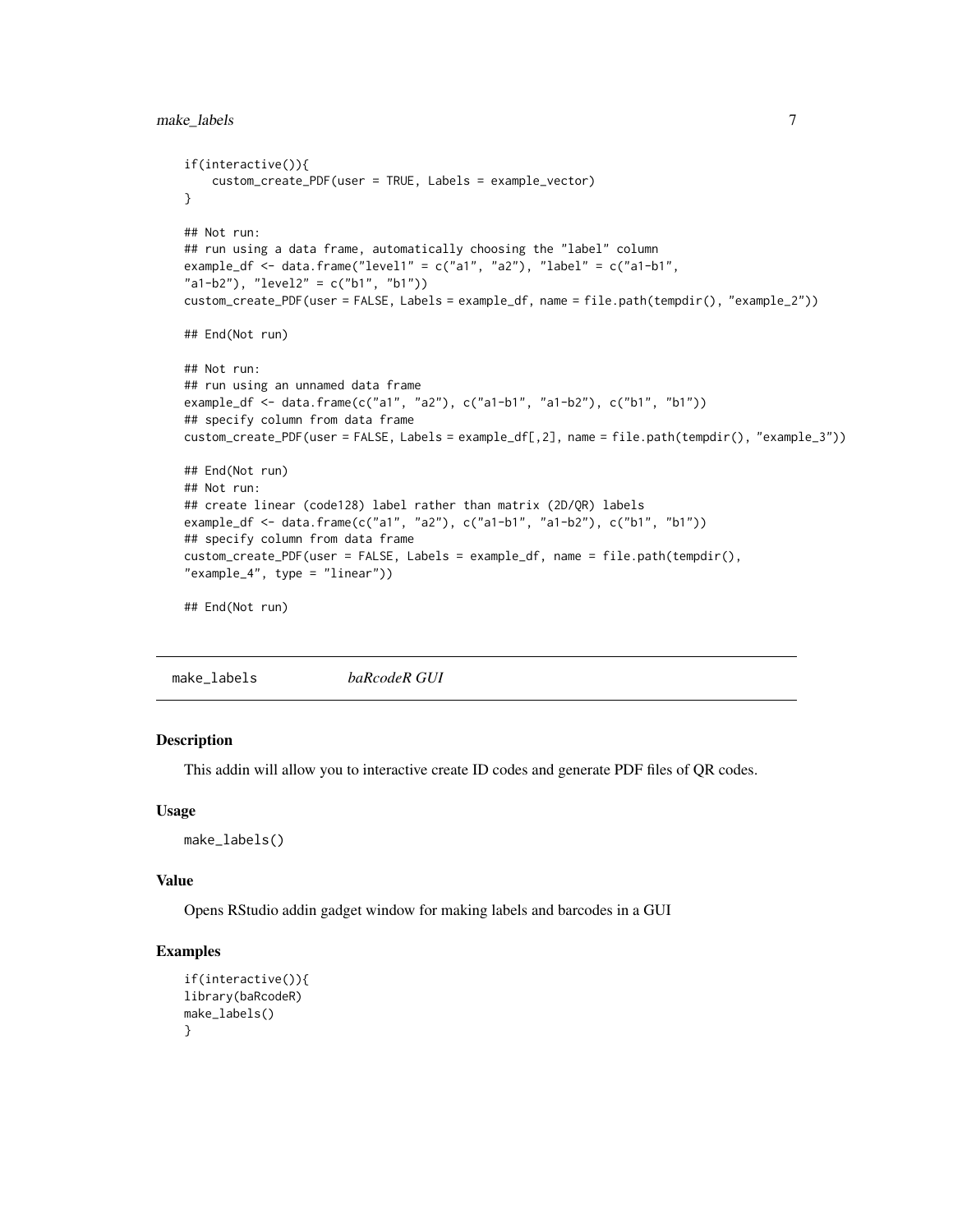<span id="page-7-1"></span><span id="page-7-0"></span>

#### Description

Generate hierarchical ID codes for barcode labels. Hierarchical codes have a nested structure: e.g. Y subsamples from each of X individuals. Use [uniqID\\_maker](#page-8-1) for sequential single-level labels. Can be run in interactive mode, prompting user for input. The data.frame can be saved as CSV for (i) the [create\\_PDF](#page-1-1) function to generate printable QR-coded labels; and (ii) to downstream data collection using spreadsheet, relational database, etc.

#### Usage

```
uniqID_hier_maker(user = FALSE, hierarchy, end = NULL, digits = 2)
```
#### Arguments

| user      | logical. Run function using interactive mode (prompts user for parameter val-<br>ues). Default is FALSE                                                                                                                                                                                                |
|-----------|--------------------------------------------------------------------------------------------------------------------------------------------------------------------------------------------------------------------------------------------------------------------------------------------------------|
| hierarchy | list. A list with each element consisting of three members a vector of three<br>elements (string, beginning value, end value). See examples. Used only when<br>user=FALSE)                                                                                                                             |
| end       | character. A string to be appended to the end of each label.                                                                                                                                                                                                                                           |
| digits    | numerical. Default is 2. Number of digits to be printed, adding leading 0s as<br>needed. This will apply to all levels when user=FALSE. When the max number<br>of digits in the ID code is greater than number of digits defined in digits, then<br>digits is automatically increased to avoid errors. |

#### Value

data.frame of text labels in the first column, with additional columns for each level in the hierarchy list, as defined by the user.

#### See Also

[uniqID\\_maker](#page-8-1)

```
if(interactive()){
## for interactive mode
uniqID_hier_maker(user = TRUE)
}
## how to make hierarchy list
## create vectors for each level in the order string_prefix, beginning_value,
```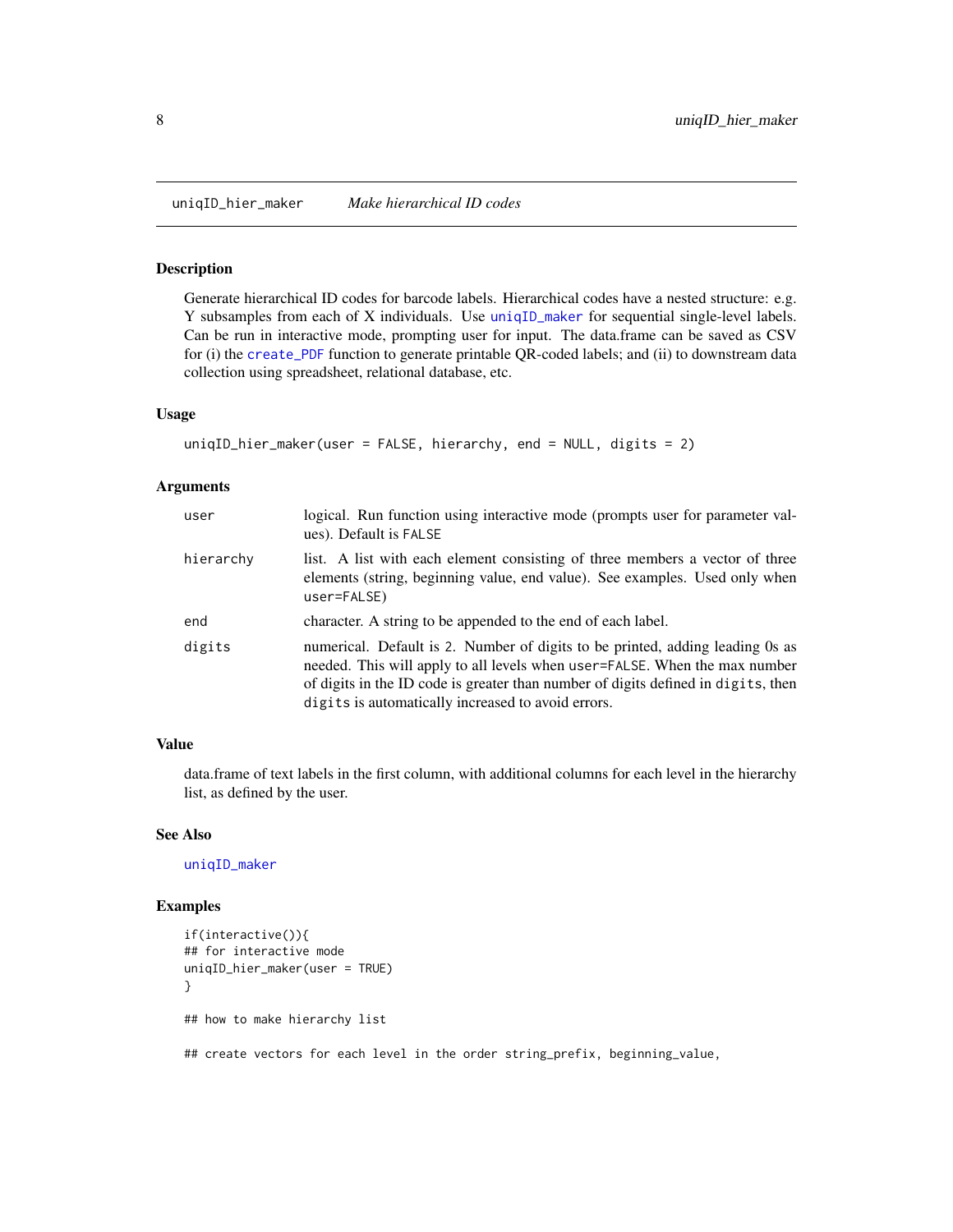#### <span id="page-8-0"></span>uniqID\_maker 9

```
## end_value and combine in list
a \leq c("a", 3, 6)b \leq c("b", 1, 3)c \leftarrow list(a, b)Labels <- uniqID_hier_maker(hierarchy = c)
Labels
## add string at end of each label
Labels <- uniqID_hier_maker(hierarchy = c, end = "end")
Labels
```
<span id="page-8-1"></span>uniqID\_maker *Generate a list of ID codes*

#### Description

Create ID codes consisting of a text string and unique numbers (string001, string002, ...). Can be run in interactive mode, prompting user for input. The data.frame output can be saved as CSV for (i) the [create\\_PDF](#page-1-1) function to generate printable QR-coded labels; and (ii) to downstream data collection software (spreadsheets, relational databases, etc.)

#### Usage

```
uniqID_maker(user = FALSE, string = NULL, level, digits = 3,
  ending_string = NULL)
```
#### Arguments

| user          | logical. Run function using interactive mode (prompts user for parameter val-<br>ues). Default is FALSE                                                                                                                                                                                             |
|---------------|-----------------------------------------------------------------------------------------------------------------------------------------------------------------------------------------------------------------------------------------------------------------------------------------------------|
| string        | character. Text string for label. Default null.                                                                                                                                                                                                                                                     |
| level         | integer vector. Defines the numerical values to be appended to the character<br>string. Can be any sequence of numbers (see examples).                                                                                                                                                              |
| digits        | numerical. Default is 2. Number of digits to be printed, adding leading 0s as<br>needed. This will apply to all levels when user=FALSE. When the numeric value<br>of the label has a greater number of digits than digits, digits is automatically<br>increased for the entire level. Default is 3. |
| ending_string | a character string or vector of strings to attach to the label. If a vector is used,<br>all combinations of that vector with a unique label will be produced.                                                                                                                                       |

#### Details

When the function is called with user = TRUE, a sequence of numbers is generated between the starting and ending number provided by the user. When user = FALSE, a vector of custom numbers can be provided. See example below.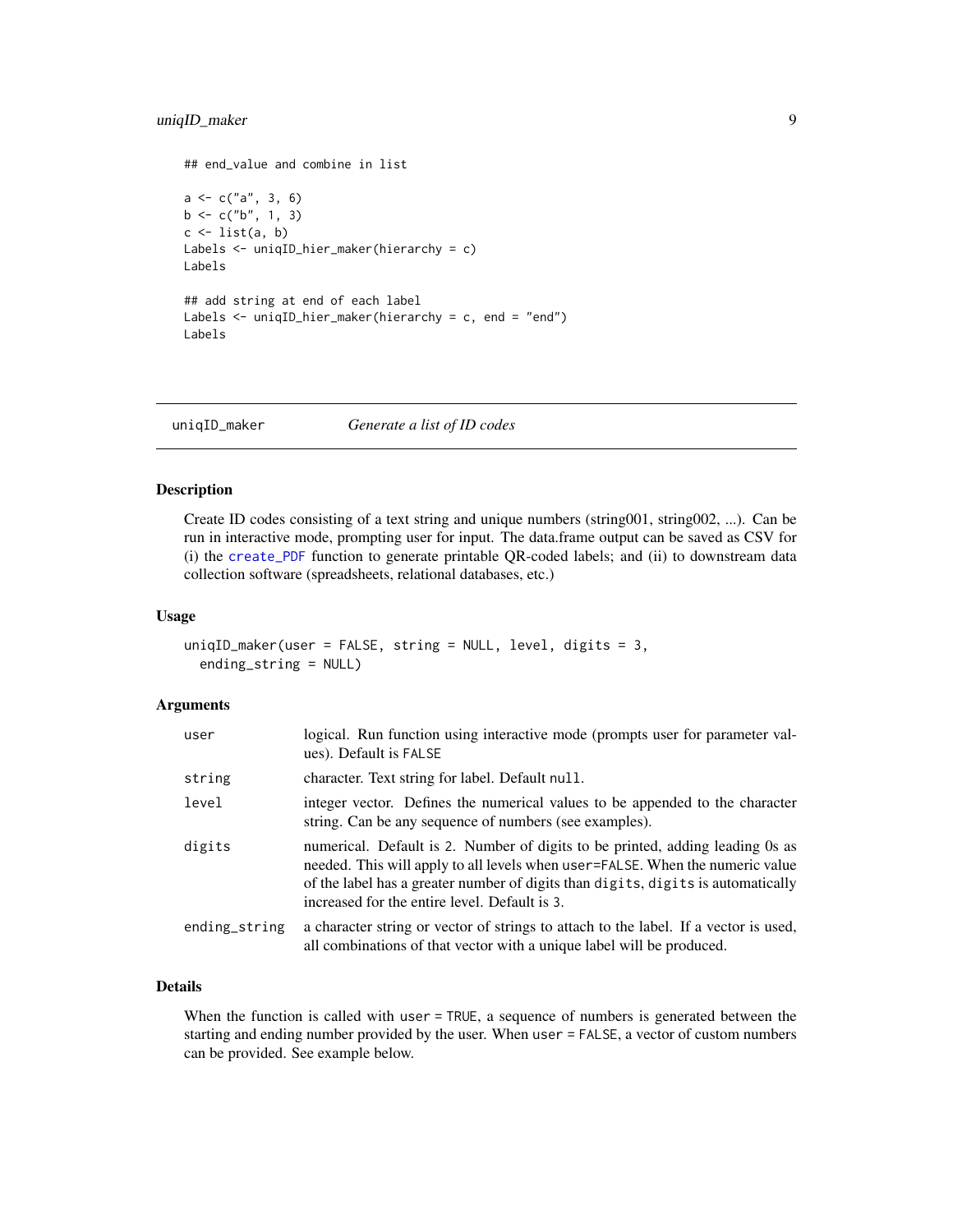#### Value

data.frame with text labels in the first column, along with string and numeric values in two additional columns.

#### See Also

[uniqID\\_hier\\_maker](#page-7-1)

```
## sequential string of numbers in label
Labels \le uniqID_maker(string = "string", level = c(1:5), digits = 2)
Labels
## can also use nonsequential strings in input for levels
level <- c(1:5, 8:10, 999:1000)
Labels <- uniqID_maker(string = "string", level = level, digits = 4)
Labels
## Using the ending_string to produce labels with unique endings
## this is different from hierarchical labels with two levels as there
## is no numbering, just the text string
Labels <- uniqID_maker(string = "string", level = c(1:5), digits = 2, ending_string = "A")
Labels
Labels <- uniqID_maker(string = "string", level = c(1:5),
                       digits = 2, ending_string = c("A", "B"))
Labels
if(interactive()){
## function using user prompt does not use any of the other parameters
Labels <- uniqID_maker(user = TRUE)
Labels
}
```
<span id="page-9-0"></span>